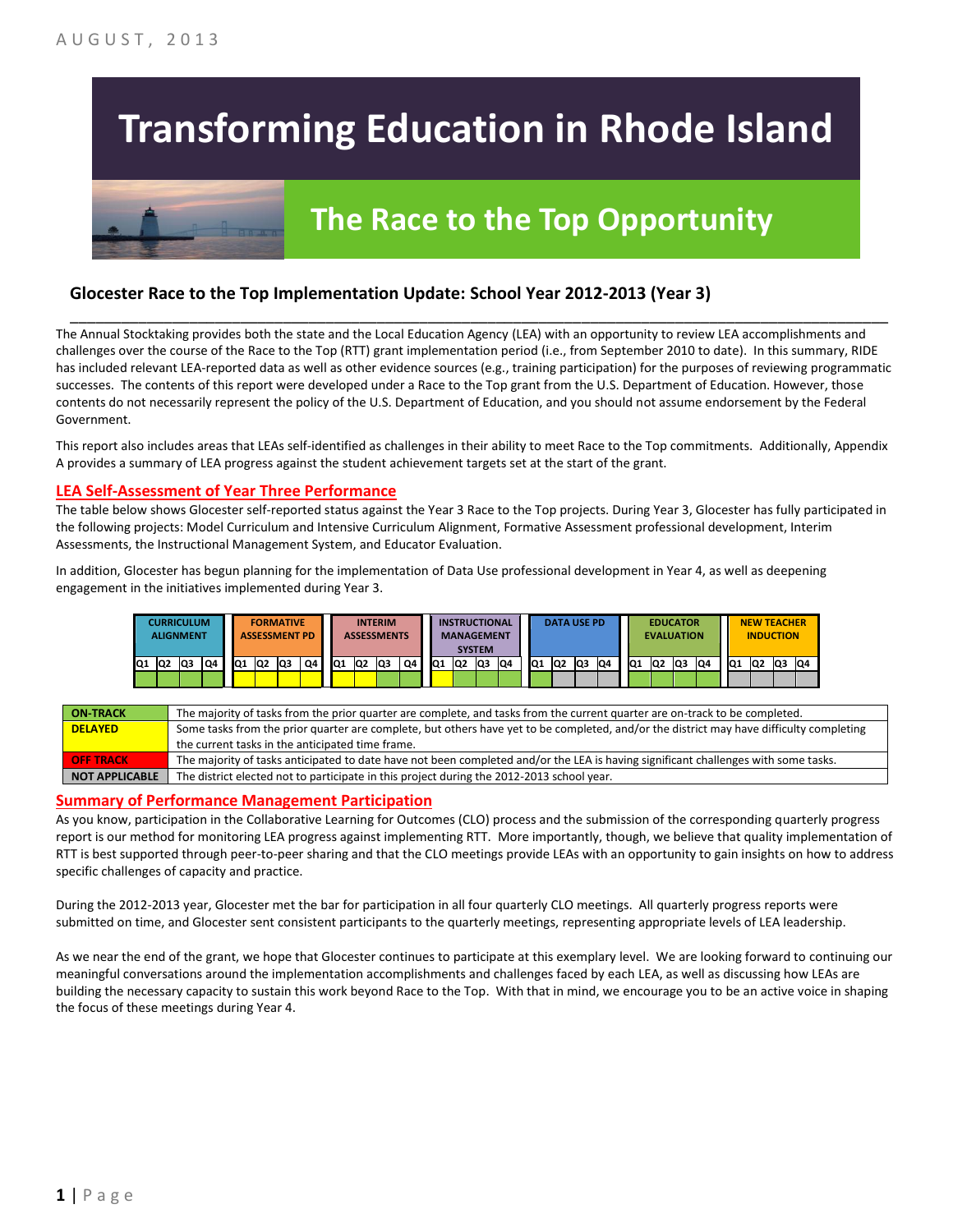#### **System of Support 1: Standards and Curriculum**

Based on the quarterly progress reports submitted by Glocester, as well as participation in additional applicable activities through the end of the 2012-2013 school year, we have assessed the district as 'on track (green),' 'delayed (yellow),' 'off track/at risk (red)', or 'not applicable (grey) on each of the Year 3 System of Support 1 scope of work tasks for Race to the Top. This assessment is reflected in the table below. Please note that further description of these statuses can be found on page one of this report.

RIDE would like to commend Glocester on its efforts to expand and deepen educator and administrator knowledge of the Common Core State Standards (CCSS). The district hosted professional development sessions throughout the year to continue curriculum alignment work. Additionally, educators from the district attended supplemental RIDE professional development on key instructional shifts, such as academic vocabulary and text complexity.

Glocester has made significant progress against implementing a guaranteed and viable curriculum aligned to the new Common Core State Standards. In its progress reports, Glocester noted that they selected team leaders from each grade level to be the point person for their grade. These team leaders met with the principals, superintendent and instructional coaches on a monthly basis to check on the progress and challenges of the curriculum alignment work. During the 2012-2013 school year, Glocester was able to complete their math and ELA curriculum; however, the district noted that the creation and/or alignment of curriculum-based embedded assessments and grade-level assessments would be an ongoing process.

We commend Glocester on their work in this area. We look forward to hearing about additional opportunities that Glocester has created for further collaboration within their district, and their progress with creating assessments aligned to the new ELA and mathematics curriculum. In the upcoming school year, we encourage Glocester to discuss their implementation challenges with their CLO colleagues.

| Intensive Curriculum Alignment and Model Curriculum Development                                                                                                                                                                                           |        | Year 3:SY12-13 |                                         |                                         |  |
|-----------------------------------------------------------------------------------------------------------------------------------------------------------------------------------------------------------------------------------------------------------|--------|----------------|-----------------------------------------|-----------------------------------------|--|
|                                                                                                                                                                                                                                                           |        | Q <sub>2</sub> | Q <sub>3</sub>                          | Q <sub>4</sub>                          |  |
| Develop and communicate a multi-year Transition Plan for the Common Core State Standards implementation, including clear<br>expectations for school level transition benchmarks and a plan for developing a curriculum aligned to the CCSS in grades K-12 |        | needed         | Modify as Modify as Modify as<br>needed | needed                                  |  |
| Identify opportunities for educators to work collaboratively to deepen understanding of CCSS (e.g. Common Planning Time, grade<br>level team, department meetings, faculty meetings)                                                                      |        | needed         | needed                                  | Modify as Modify as Modify as<br>needed |  |
| Create implementation plan, including the identification of aligned resources, to support roll out of new curricula                                                                                                                                       | $\sim$ | needed         | needed                                  | Modify as Modify as Modify as<br>needed |  |
| Develop curriculum aligned to the Common Core State Standards, including participation in Dana Center curriculum writing and<br>leadership sessions (if applicable)                                                                                       |        | X              | $\boldsymbol{\mathsf{x}}$               |                                         |  |

*\*Please note: the 'x' in the above table represents the anticipated completion timeline set by RIDE, not when the district completed the task. Additionally, for further clarification on the criteria used to select each status, consult the description on page one of this report.*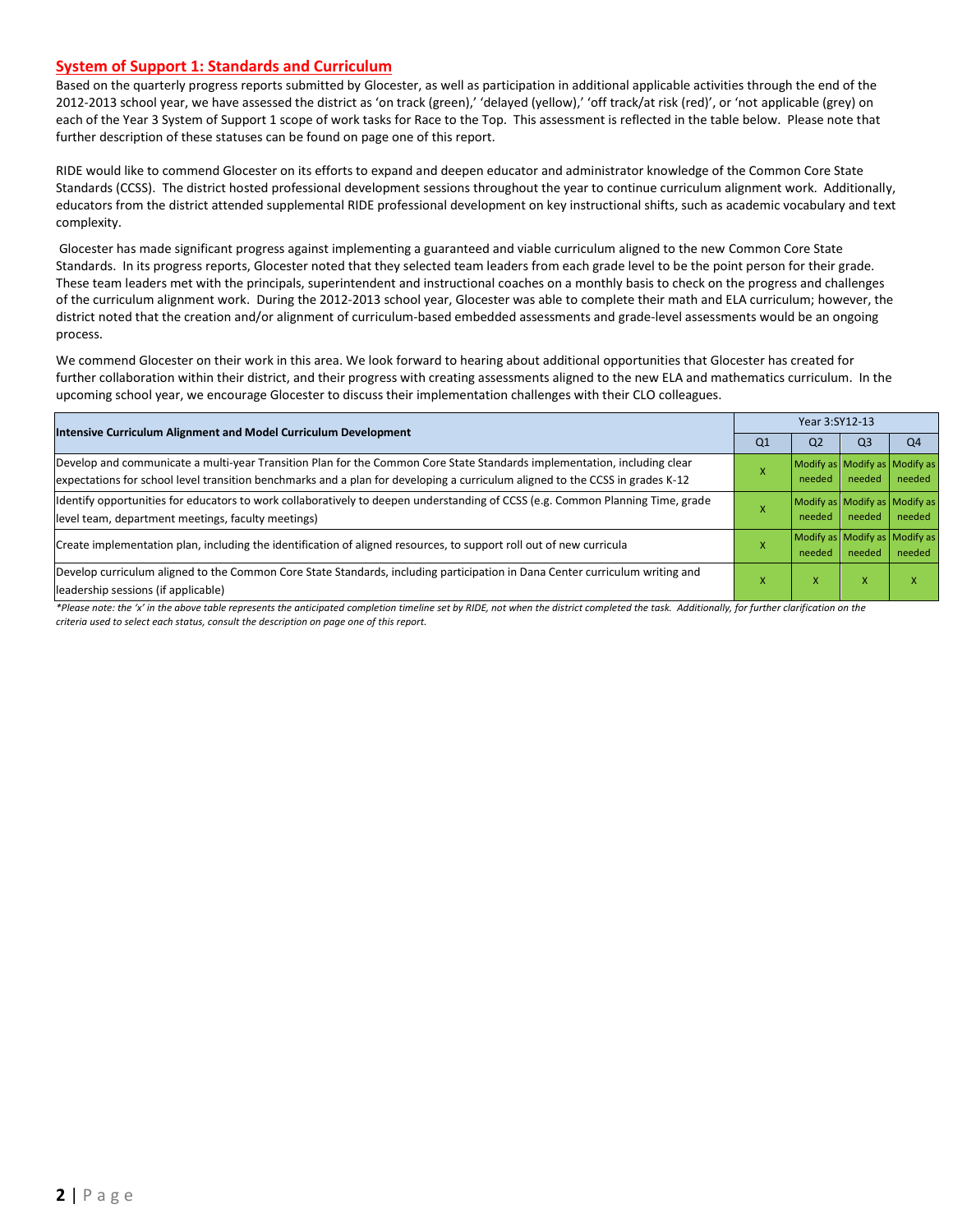#### **System of Support 2: Instructional Improvement Systems**

During the 2012-2013 school year, Glocester chose to implement two of the four Race to the Top projects in System of Support 2 (Interim Assessments, and the Instructional Management System). Based on the quarterly progress reports submitted by Glocester, as well as participation in additional applicable activities through the end of the 2012-2013 school year, we have assessed the district on each of the Year 3 scope of work tasks for those applicable projects.

During the 2012-2013 school year, Glocester did not implement the Formative Assessment online professional development modules. Although they attended facilitator training at the beginning of the year, technical challenges and the time investment required by the modules caused the district to re-think their original implementation timeline. In their final quarterly progress update report, Glocester indicated that they would begin to roll this out in summer 2013, with the expectation that the modules will be completed by the end of summer 2014.

Glocester chose to implement the fixed-form Interim Assessments on a voluntary basis during the 2012-2013 school year for any teachers who wanted to participate. While difficulties with the Instructional Management System caused initial delays, the district was able to administer the tests to students in grades 3-5 in January and April 2013. RIDE would like to thank Glocester for sharing their experience with the tests during the CLO meeting. The district's learnings around the vocabulary expectations for elementary students, as well as the technology skills required to complete the assessments online, provided important context to other districts looking to implement in the upcoming school year.

In addition to configuring the Instructional Management System (IMS) to provide educator access to both Interim Assessments and the Formative Assessment PD modules, Glocester also attended training on the Exceed RtI platform.

During the 2012-2013 school year, Glocester did not participate in the Data Use professional development series. Based on the quarterly progress update report, Glocester is on track to participate in this initiative in Year 4.

In the upcoming CLO sessions, we look forward to hearing about Glocester's plans for implementing new initiatives, or deepening engagement in initiatives implemented during the 2012-2013 school year. Additionally, looking ahead towards the PARCC assessment, we hope to hear more from districts about how these initiatives are supporting their transition to the common core.

| Interim Assessments (accessed via the Instructional Management System)                                                                                                                  |                   | Year 3:SY12-13                |                                   |    |  |
|-----------------------------------------------------------------------------------------------------------------------------------------------------------------------------------------|-------------------|-------------------------------|-----------------------------------|----|--|
|                                                                                                                                                                                         | O1                | Q <sub>2</sub>                | O3                                | Q4 |  |
| Develop protocols or expectations regarding the use of interim assessment to inform instruction including timelines for<br>administration and process for scoring and reporting results |                   |                               |                                   |    |  |
| Send LEA-determined facilitators to RIDE provided training on both the Fixed-Form assessment tool and the test-building tool                                                            | <b>Fixed Form</b> | <b>Test</b><br><b>Builder</b> |                                   |    |  |
| Train of educators in the LEA on the administration and use of interim assessments utilizing RIDE-trained facilitators                                                                  |                   | x                             |                                   |    |  |
| Administration of Interim Assessments in selected grades and content area(s)                                                                                                            | $1st$ Fixed       | 2 <sup>nd</sup> Fixed         | 3 <sup>rd</sup> Fixed             |    |  |
|                                                                                                                                                                                         |                   |                               | Form Test   Form Test   Form Test |    |  |

| <b>Instructional Management System (IMS)</b>                                                                                        |                                         | Year 3:SY12-13 |                |                |  |
|-------------------------------------------------------------------------------------------------------------------------------------|-----------------------------------------|----------------|----------------|----------------|--|
|                                                                                                                                     |                                         | Q <sub>2</sub> | Q <sub>3</sub> | Q <sub>4</sub> |  |
| Designate an LEA data steward to support decision making around data collections and systems implementation and to provide input    | As needed As needed As needed As needed |                |                |                |  |
| and feedback on data initiatives through designated representatives                                                                 |                                         |                |                |                |  |
| Maintain data quality standards of local student information systems and upload local assessment data and program information as    |                                         | ⋏              | ж              |                |  |
| required by RIDE in a timely manner                                                                                                 |                                         |                |                |                |  |
| Following RIDE training, LEA Administrative Users and LEA Trainers configure the IMS for educator use and to provide end users with |                                         | ×              | $\lambda$      |                |  |
| access and training needed to utilize the IMS for daily activities                                                                  |                                         |                |                |                |  |
| Deepen the understanding and use of the IMS among all educators                                                                     |                                         | ж              | ж              |                |  |

| 'Data Use' Professional Development                                                                                             |                | Year 3:SY12-13 |                |                |  |
|---------------------------------------------------------------------------------------------------------------------------------|----------------|----------------|----------------|----------------|--|
|                                                                                                                                 | Q <sub>1</sub> | Q <sub>2</sub> | Q <sub>3</sub> | Q <sub>4</sub> |  |
| In coordination with RIDE, select 'Data Use' training dates for each cohort of schools, as applicable                           |                |                |                | Year 2         |  |
| Identify and provide RIDE with the leadership team members from each school who will participate in Year 2 training cohorts, as |                |                |                | Year 2         |  |
| applicable                                                                                                                      |                |                |                |                |  |
| [Following 'Data Use' professional development, identify district and school practices to sustain and deepen data use and       | Year 1         | Year 1         | Year 1         | Year 1         |  |
| collaboration                                                                                                                   |                |                |                |                |  |

\* Please note that, for this project, 'year 1' refers to cohort 1 taking place during the 2012-2013 school year, and 'Year 2' refers to cohort 2 taking place during the 2013-2014 school year.

| [Formative Assessment Professional Development Modules (accessed via the Instructional Management System)        |         | Year 3:SY12-13 |                 |                |  |
|------------------------------------------------------------------------------------------------------------------|---------|----------------|-----------------|----------------|--|
|                                                                                                                  |         | O <sub>2</sub> | O <sub>3</sub>  | O <sub>4</sub> |  |
| ldentify facilitators who will support the implementation of formative assessment practices in daily instruction |         |                |                 | SY13-14        |  |
| Coordinate participation of educators in training modules and communities of practice                            | SY12-13 | SY12-13        | SY12-13 SY13-14 |                |  |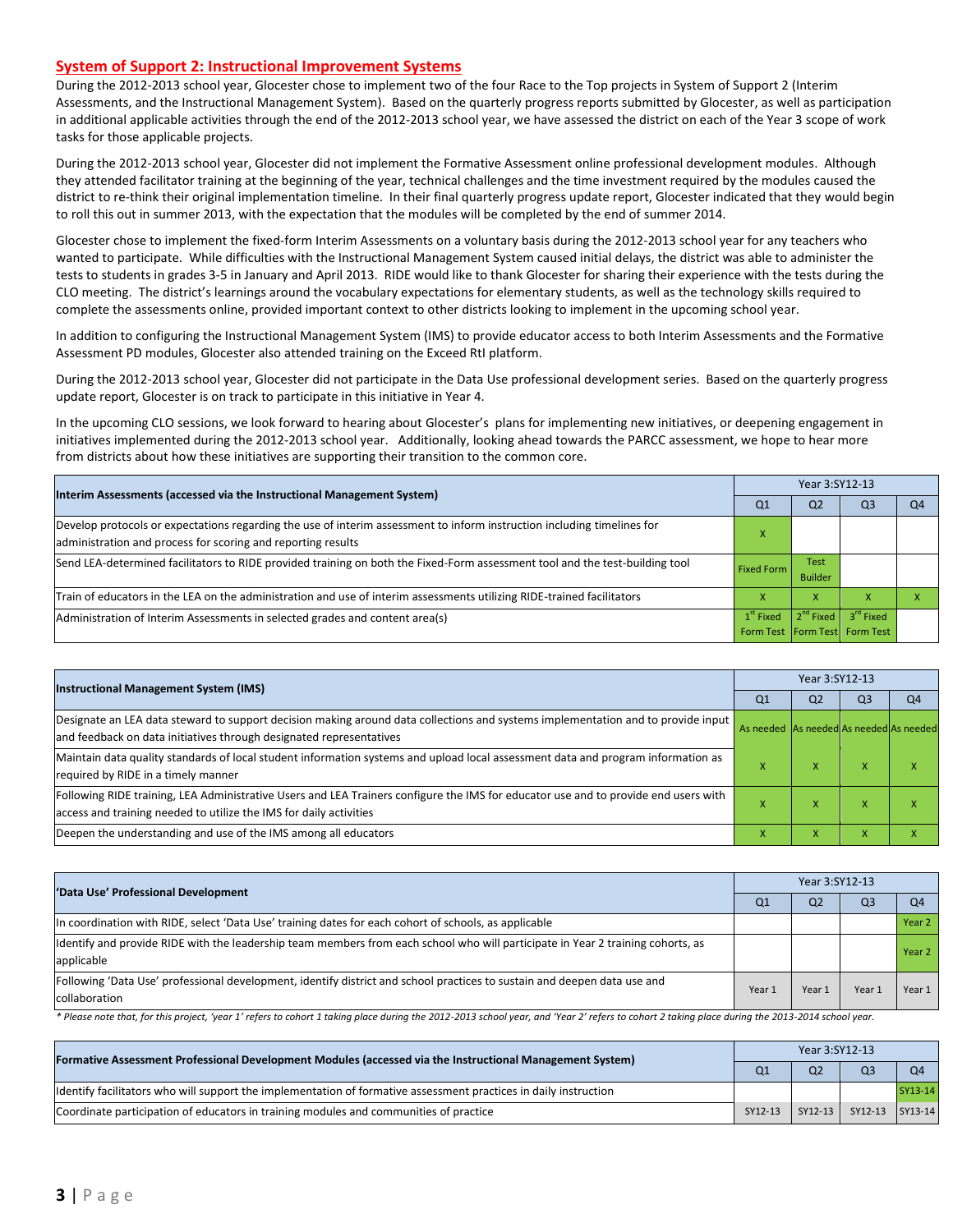#### **System of Support 3: Educator Effectiveness**

During the 2012-2013 school year, Glocester fully implemented all components of System of Support 3 - the Rhode Island model for teacher and building administrator evaluations; and final effectiveness ratings for all teachers and building administrators have been submitted to RIDE using the Educator Performance and Support System. Based on the quarterly progress reports submitted by Glocester, as well as participation in additional applicable activities through the end of the 2012-2013 school year, we have assessed the district on each of the Year 3 scope of work tasks for Educator Evaluation.

To support the educator evaluation implementation process, Glocester established a memorandum of agreement with their educators. Glocester also noted that their Intermediary Service Provider (ISP) was a helpful resource in assisting principals with the evaluation work.

During the 2012-2013 school year, Glocester participated in all required training activities. In their quarterly progress update reports, Glocester noted that their principals worked together to complete the online calibration training in order to ensure that all evaluators in the district were aligned. The district has also started to register/attend training in preparation for the 2013-2014 school year. Looking ahead, RIDE would like to remind the district of their responsibility to ensure that all personnel responsible for evaluating both teachers and building administrators participate in applicable training activities.

As we enter into the final year of the Race to the Top grant, RIDE encourages Glocester to continue to engage their CLO peers in thinking about continuous support for evaluation implementation, as well as how evaluation data is being used to identify professional development needs.

| <b>Educator Evaluation</b>                                                                                                                                                                           |                          | Year 3:SY12-13 |                                            |                                  |
|------------------------------------------------------------------------------------------------------------------------------------------------------------------------------------------------------|--------------------------|----------------|--------------------------------------------|----------------------------------|
|                                                                                                                                                                                                      |                          | Q <sub>2</sub> | Q <sub>3</sub>                             | Q <sub>4</sub>                   |
| Participate in educator evaluation model design, development and refinement feedback opportunities                                                                                                   | X.                       | X              | X                                          | $\mathsf{x}$                     |
| Identify District Evaluation Committee members, responsible for monitoring the implementation of the system and providing<br>recommendations to LEA leadership teams                                 |                          |                |                                            | X                                |
| ldentify individuals who will serve as primary and, if applicable, secondary/complementary evaluators                                                                                                |                          |                |                                            | X                                |
| Send all required evaluators to RIDE-provided evaluator training on model; Send evaluators and system administrators to training on<br>the Educator Performance Support System (EPSS) data system    |                          |                | Mid-year<br>half-day<br>training           | Mid-year<br>half-day<br>training |
| Examine LEA Policies and Contracts for Challenges; where applicable, consider memorandums of understanding or contract renewal<br>language which will support district implementation of evaluations | X                        | x              | $\mathsf{x}$                               | X                                |
| Create a plan for the appropriate use of funds to support implementation of educator evaluation system                                                                                               |                          |                |                                            | X                                |
| Complete required components of RI Model for educator and building administrator evaluations                                                                                                         | <b>SLOs and</b><br>Goals | Midyear        | Midyear<br>Conference Conference Summative | <b>EOY Report</b><br>&<br>rating |
| Submit evaluation data and documentation (e.g. component and summative level ratings, verified rosters); provide other requested<br>information to support RIDE research and system improvement      | X                        | X              | X                                          | x                                |
| Use Evaluation Data to identify individual and school/district-wide professional development needs and act on those needs                                                                            |                          |                | X                                          | x                                |